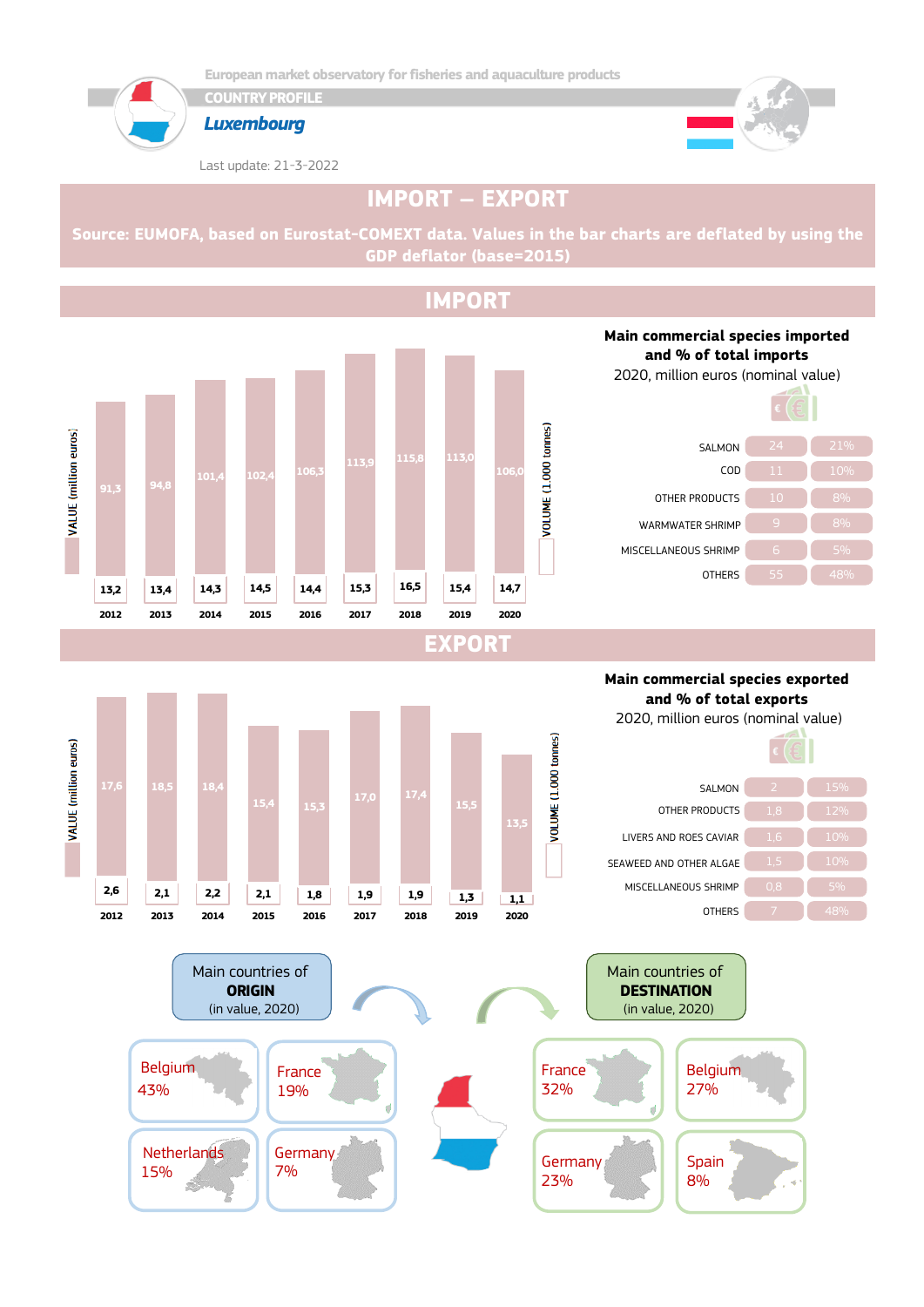

**AQUACULTURE**

Aquaculture activity in Luxembourg is limited, mainly consisting of trout farming. A freshwater pearl mussel farm also exists to restock rivers.

## **DISTRIBUTION Consumer preferences on purchasing channels** (source: Eurobarometer, 2021): **15% 43% 79% 10% 4% 23% 93% 4%** Market Fishmonger or specialist shop Grocery store, super / hyper market Fish farm, fisherman **Luxembourg** EU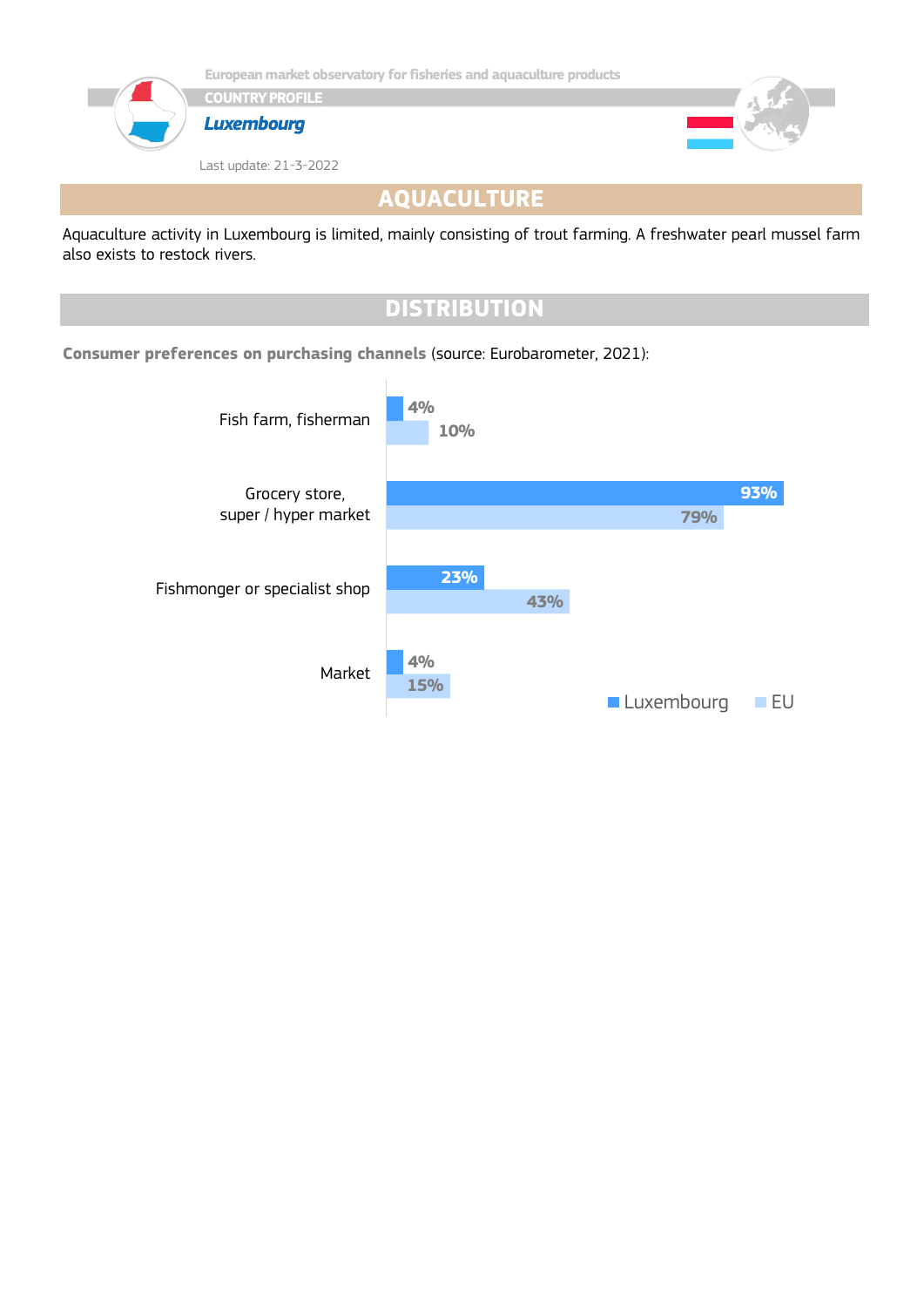

**European market observatory for fisheries and aquaculture products**

**COUNTRY PROFILE**



Last update: 21-3-2022



## **CONSUMPTION**

In 2019, apparent consumption was estimated at 32,84 kg per capita, a 3% decrease compared with 2018. The most consumed species were salmon and cod (source: EUMOFA). The country is characterized by a high percentage of regular fish consumers, namely those who eat fishery and aquaculture products at least once a month (77% on average in the country, compared with 72% on average at EU-28 level). In each age group, this percentage is higher than the EU average (UK included). Preferences of consumers in Luxembourg are for fresh products (source: EUMOFA, "EU consumer habits regarding fishery and aquaculture products", 2017).

### **32,84 kg per capita in live weight equivalent** (2019, source: EUMOFA)

#### **Purchasing factors** (source: Eurobarometer, 2021)



### **Preferences regarding wild or farmed product** (source: Eurobarometer, 2021)